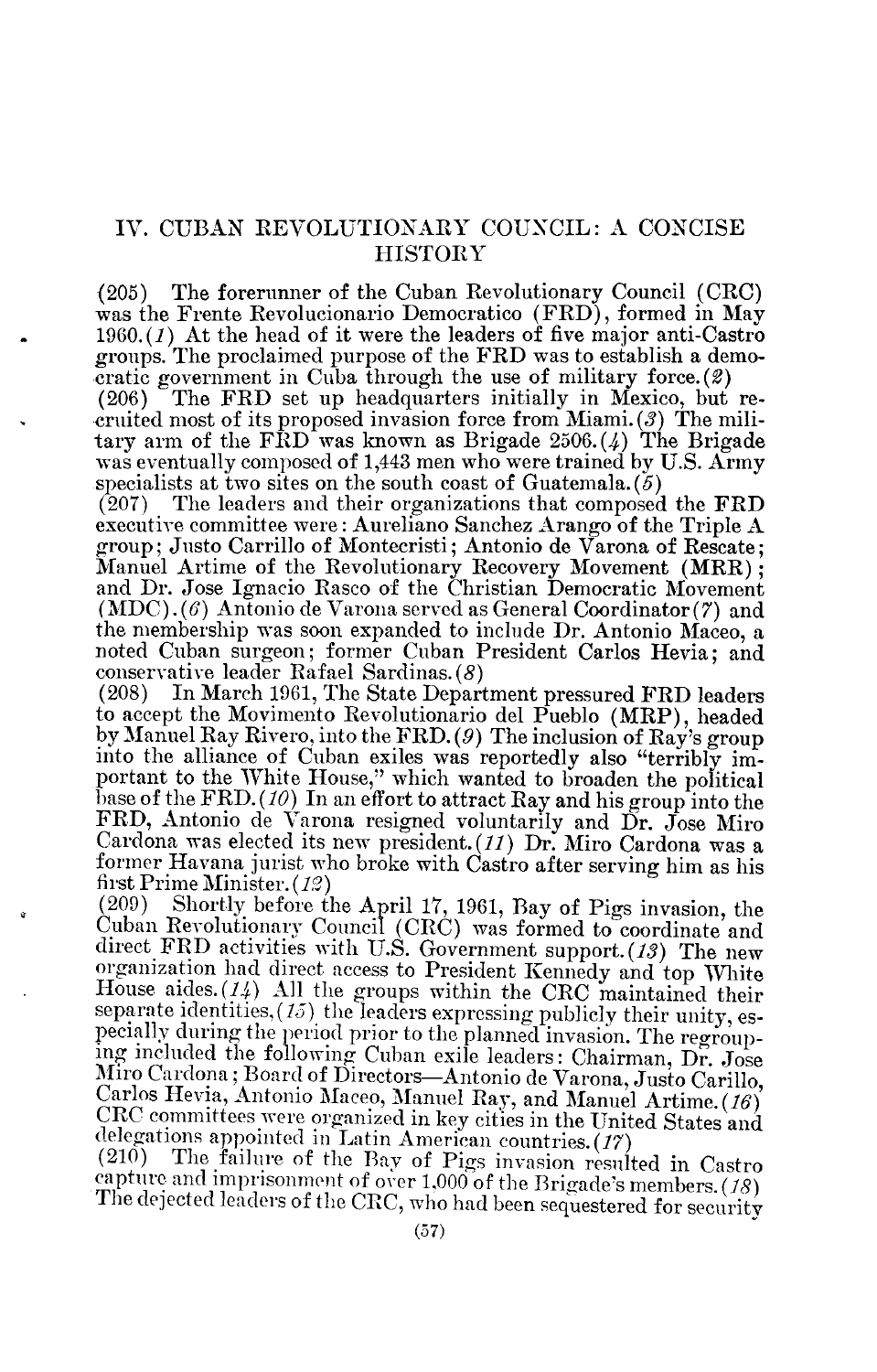reasons at the start of the invasion,  $(19)$  were later taken to the White House for a personal visit with President Kennedy who expressed his

regret and assumed responsibility for the invasion failure.  $(20)$ <br> $(211)$  Shortly after the unsuccessful invasion, Manuel Ray withd Shortly after the unsuccessful invasion, Manuel Ray withdrew his organization, the MRP, from the Council,  $(\hat{21})$  and by October 1961, the CRC had completely absorbed the FRD. (22) Dr. Miro Cardona remained at the helm of the Council, which had been enlarged to include the Revolutionary Action and a faction of the 30th of November Movement.  $(23)$  While some unification had been achieved through the  $R_{\text{D}}$ FRD and CRC, the Cuban exile groups were plagued by factionalism,<br>parsonal nivelyies for leadership roles, and conflicting programs (24) ersonal rivalries for leadership roles, and conflicting programs. (24) Nevertheless, the CRC was still considered the principal unifying organization of the Cuban exile community( $\mathscr{L}(\mathscr{L})$  although no anti-Castro leader emerged who could command broad support of the

 $\begin{array}{cc}\text{community.}(\mathcal{B}6)\text{(212)}&\text{After th}\end{array}$ After the October 1962 missile crisis, the policy of the United States toward the Castro regime changed drastically. In his book "The Losers," Paul Bethel, former press attaché at the Havana Embassy noted

There is no doubt that President Kennedy and his brother, the Attorney General, consciously set about the business of stopping all efforts to unhorse Fidel Castro-from outside exile attacks, and from Cuba's internal resistance movement. (27)

When two Cuban exile groups made raids against Russian installations in Cuba and <sup>a</sup> Russian freighter in the Cuban port of Caribarien, the Attorney General dispatched 600 Federal agents to Miami in an effort to prevent further actions against the Castro regime.  $(28)$  A directive was issued that prohibited key anti-Castro leaders in Miami from leaving the area without Federal approval.  $(29)$  . Although individual groups received financia

Although individual groups received financial aid from the U.S. Government(30) the effectiveness of the CRC as a unifying oganization deteriorated. In April 1963, Jose Miro Cardona resigned his position as president in a clash with the Kennedy administration over Cuban policy.  $(31)$  Miro Cardona claimed that Kennedy had promised another invasion would be launched and had instead chosen a course of peaceful coexistence with the Castro regime. (32) The CRC was revamped and Dr. Antonio Maceo elected president, (33) although Antonio de Varona was still a dominating force in the organization  $(34)$  Government funds to the CRC were cut off on May 1, 1963, and could no longer support its Latin American delegates.  $(\hat{35})$  (214) The credibility of the CRC then took a severe blow. I

ò

The credibility of the CRC then took a severe blow. In June 1963, the Miami News revealed that a highly publicized commando raid on Cuba, purportedly made on June 21, was actually a hoax.  $(36)$ According to the newspaper, "Although Dr. Maceo did not say it, sources related that the proposed landing of up to 3,000 commandos was a fraud that ballooned with the tacit consent of other publicityminded CRC members." $(37)$  Following the revelations, Dr. Maceo resigned as president of the CRC and was succeeded by Antonio de Varona. (38)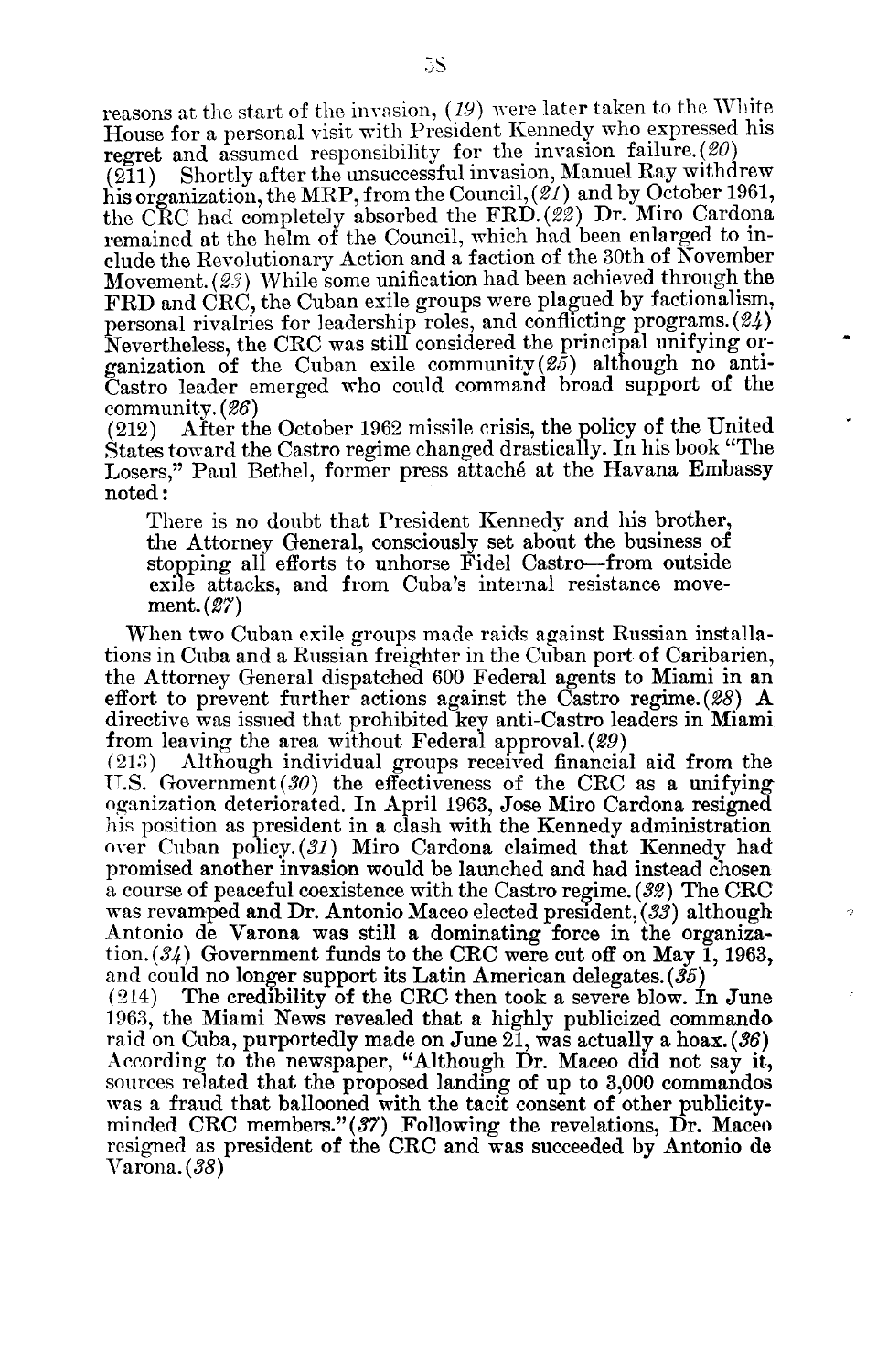(215) Varona was able to hold the financially pinched CRC together for about, 6 months, but he himself had to leave Miami in early 1964 and move to New York to seek employment, giving up his full-time activities as an anti-Castro revolutionary leader. (39) The Cuban Revolutionary Council quietly disintegrated.

Submitted by:

GAETON J. Foxzi, Investigator. ELIZABETH J. PALMER. Researcher.

## REFERENCES

(1) CIA Memo, October 30, 1967.

 $(2)$  Executive session testimony of Antonio de Varona, March 16, 1978. Hearings before the House Select Committee on Assassinations, p. <sup>10</sup> (hereinafter Varona executive session testimony) .

(8) FBI, teletype to Director and SAC, New Orleans from SAC, Miami, September 7, 1960, Bureau No. 105-78462-4 (JFK document 012692, item 3) .

(4) Mario Lazo, "Dagger in the Heart," (Scranton, Pa. : Funk and wagualls, 1968), p. 258.

 $(5)$  Ibid.

 $(6)$  E. Howard Hunt, "Give Us This Day," (New York : Popular Library, 1973), p. 44. (hereinafter cited Give Us This Day.)

(1) FBI Airtel to Director from SAC, Sergio Arcacha Smith Black Line file, New Orleans, December 12,1960, HSCA (JFK document 012691) .

(8) See ref. 17, "Give Us This Day," pp. 71–72.<br>(9) Id. at pp. 172–73.

(10) Id. at p. 173.

 $(11)$  Id. at p. 154.

(12) Theodore A. Ediger, "Battle of Miami," Dallas Morning News, July 1, 1962.

(18) CIA Memo, October 30, 1967.

 $(14)$  Ibid.

(15) Security File No. 020, CIA Handbook, House Select Committee on Assassinations.

(16) CIA file.

(17) See ref. 7.<br>(18) "Selected Chronology on Cuba," Congressional Research Service, Library of Congress, December 21, 1962 (JFK Document 012743) (hereinafter Selected Cuban Chronology) .

(19) See ref. 6, "Give Us This Day," pp. 191-192 . (20) See ref . 3, Varona, executive session testimony, p. 23.

(21) CIA cable, April 9, 1963.

(22) CIA Memo, October 30, 1967.

(23) See ref. 12.

(24) Staff security file, House Select Committee on Assassinations, FBI Senstudy Document, vol . 37, item 1, Cinal 100-422089, National Security Informa-

tion-Latin American Activities, October 18, 1961 (JFK Document 000092) .

 $(25)$  Ibid.

(26) Ibid.

(27) Paul D. Bethel, "The Losers," New Rochelle, N.Y . : (Arlington House, 1969), p. 398.

(28) Id. at pp. 398-399.<br>(29) Id. at p. 399.

(29) Id. at p. 399. (30) CIA Memo, July 9,1964 ; CIA undated document.

(31) See ref. 18, "Select Cuban Chronology."<br>(80) This April 15, 1969

(32) Ibid. April 15, 1963.

(83) "Maceo Quits as Head of Cuba Group," Dallas Morning News, June 23, 1963.